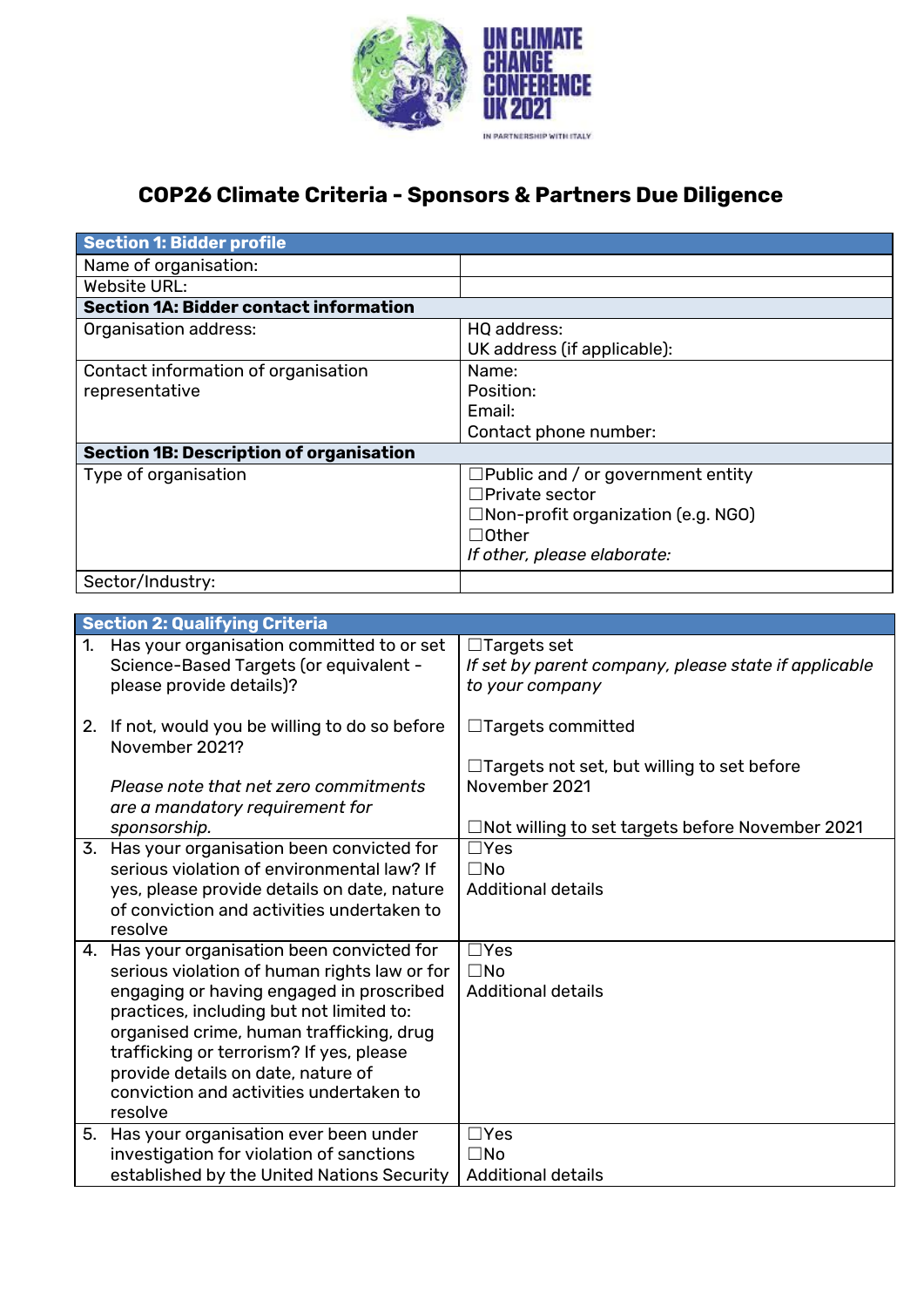## **COP26 Climate Criteria - Sponsors & Partners Due Diligence**

| Council? If yes, please provide details on<br>date and the nature of activities<br>investigated.                                                                                                                                                                                                                                                                                                                                                                                           |                                                           |
|--------------------------------------------------------------------------------------------------------------------------------------------------------------------------------------------------------------------------------------------------------------------------------------------------------------------------------------------------------------------------------------------------------------------------------------------------------------------------------------------|-----------------------------------------------------------|
| 6. Has your organisation been under formal<br>investigation or been sanctioned within<br>the preceding three (3) years by any<br>national authority of a United Nations<br>Member State for engaging or having<br>engaged in proscribed practices, including<br>but not limited to: corruption, fraud,<br>coercion, collusion, obstruction, or any<br>other unethical practice? If yes, please<br>provide details on date, nature of<br>conviction and activities undertaken to<br>resolve | $\sqcap$ Yes<br>$\square$ No<br><b>Additional details</b> |

|                                                                        | <b>Section 3: Reporting and Metrics</b>                                                                  |                            |                            |  |  |  |
|------------------------------------------------------------------------|----------------------------------------------------------------------------------------------------------|----------------------------|----------------------------|--|--|--|
| Note: This section is to be completed for private sector entities only |                                                                                                          |                            |                            |  |  |  |
|                                                                        | 1. Does your organisation report on corporate<br>environmental and social responsibility<br>performance? | $\Box$ Yes<br>$\square$ No | <b>Additional comments</b> |  |  |  |
|                                                                        | e.g. environment/sustainability report                                                                   |                            |                            |  |  |  |
|                                                                        | 2. Does your organisation disclose information                                                           | $\Box$ Yes                 |                            |  |  |  |
|                                                                        | on its environmental impact / carbon                                                                     | $\square$ No               |                            |  |  |  |
|                                                                        | footprint of products?                                                                                   | $\Box N/A$                 |                            |  |  |  |
|                                                                        | 3. Is your organisation a member of the Task                                                             | $\Box$ Yes                 |                            |  |  |  |
|                                                                        | Force on Climate-related Financial                                                                       | $\square$ No               |                            |  |  |  |
|                                                                        | Disclosures (TCFD)?                                                                                      | $\Box N/A$                 |                            |  |  |  |
|                                                                        | 4. Does your organisation publish a                                                                      | $\Box$ Yes                 |                            |  |  |  |
|                                                                        | sustainability report based on the Global                                                                | $\square$ No               |                            |  |  |  |
|                                                                        | Reporting Initiative (GRI) guidelines?                                                                   | $\Box N/A$                 |                            |  |  |  |
|                                                                        | 5. Can you provide any externally validated                                                              | $\Box$ Yes                 | Metrics:                   |  |  |  |
|                                                                        | Environmental, Social and Governance (ESG)                                                               | $\square$ No               |                            |  |  |  |
|                                                                        | metrics? If so, please provide the relevant                                                              | $\Box N/A$                 | Source:                    |  |  |  |
|                                                                        | scores and source                                                                                        |                            |                            |  |  |  |
|                                                                        | 6. Is your organisation listed on the Dow Jones                                                          | $\overline{\Box Y}$ es     |                            |  |  |  |
|                                                                        | <b>Sustainability Index?</b>                                                                             | $\square$ No               |                            |  |  |  |
|                                                                        |                                                                                                          | $\Box N/A$                 |                            |  |  |  |
|                                                                        | 7. Does your organisation have any                                                                       | $\Box$ Yes                 | Standards:                 |  |  |  |
|                                                                        | sustainability related certifications against                                                            | $\square$ No               |                            |  |  |  |
|                                                                        | recognized standards, e.g., ISO 14000 series                                                             | $\Box N/A$                 |                            |  |  |  |
|                                                                        | on environmental performance or ISO 26000                                                                |                            |                            |  |  |  |
|                                                                        | on social performance, or comparable?                                                                    |                            |                            |  |  |  |
|                                                                        | 8. Does your organisation have listed Carbon                                                             | $\Box$ Yes                 | Scores:                    |  |  |  |
|                                                                        | Disclosure Project (CDP) scores on Climate?                                                              | $\square$ No               |                            |  |  |  |
|                                                                        | (See www.cdp.net/en/scores)                                                                              | $\Box N/A$                 |                            |  |  |  |
|                                                                        | If so, please provided relevant scores.                                                                  |                            |                            |  |  |  |

**Section 4: Commitments to Climate Change and Environmental & Social Responsibility Topics**